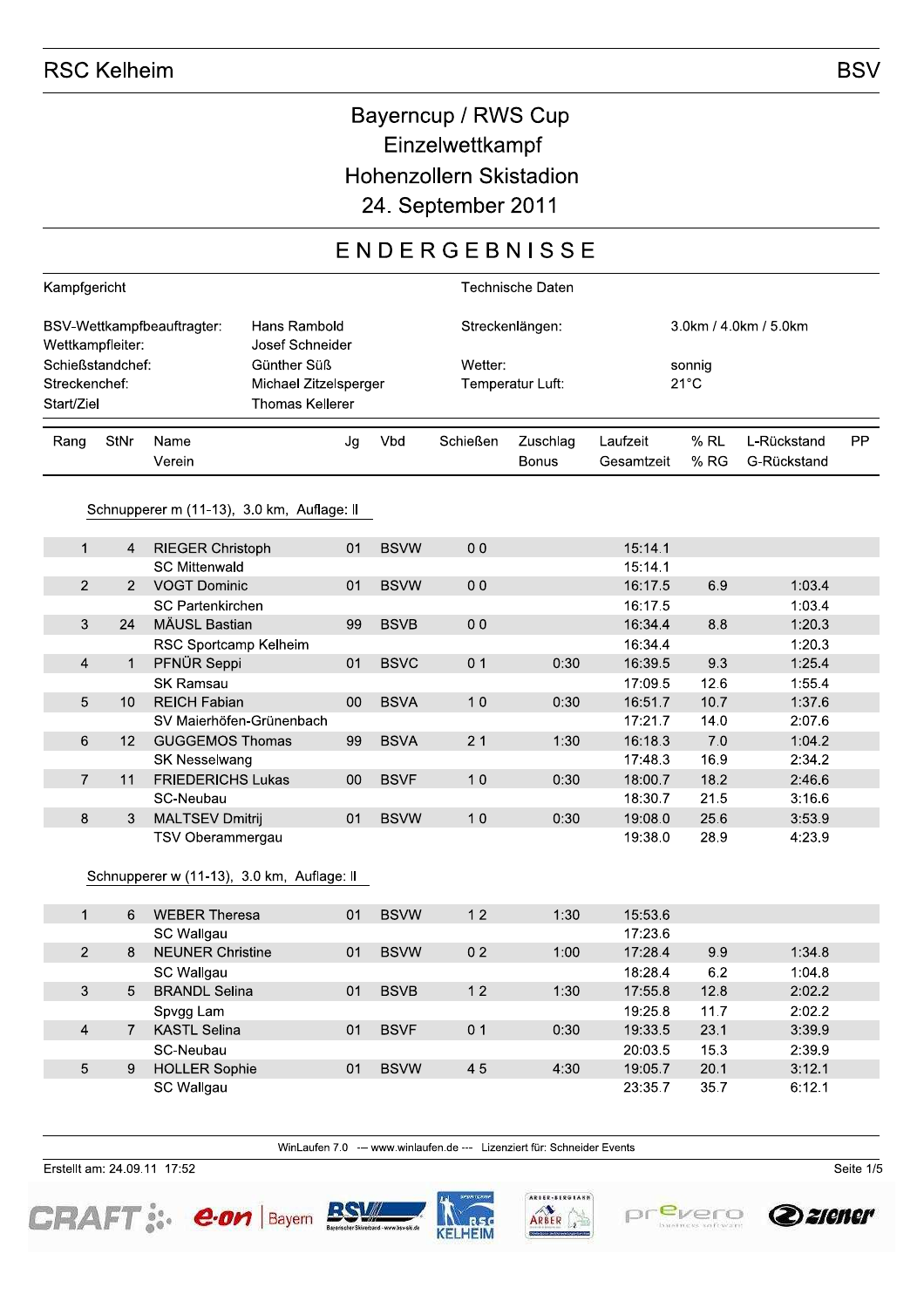| Rang                      | StNr | Name<br>Verein                      | Jg | Vbd         | Schießen       | Zuschlag<br><b>Bonus</b> | Laufzeit<br>Gesamtzeit | $%$ RL<br>% RG | L-Rückstand<br>G-Rückstand | PP              |
|---------------------------|------|-------------------------------------|----|-------------|----------------|--------------------------|------------------------|----------------|----------------------------|-----------------|
|                           |      |                                     |    |             |                |                          |                        |                |                            |                 |
|                           |      | Schüler m 12, 4.0 km, Auflage: II   |    |             |                |                          |                        |                |                            |                 |
| $\mathbf{1}$              | 13   | <b>BENDER Alexander</b>             | 00 | <b>BSVB</b> | 30             | 1:30                     | 18:11.6                |                |                            | 10              |
|                           |      | FC Langdorf                         |    |             |                |                          | 19:41.6                |                |                            |                 |
| 2                         | 15   | <b>GROTIAN Fynn</b>                 | 00 | <b>BSVW</b> | 0 <sub>0</sub> |                          | 19:42.5                | 8.3            | 1:30.9                     | 8               |
|                           |      | <b>SC Mittenwald</b>                |    |             |                |                          | 19:42.5                | 0.1            | 0.9                        |                 |
| $\mathfrak{S}$            | 14   | <b>VEIT Maxi</b>                    | 00 | <b>BSVI</b> | 0 <sub>1</sub> | 0:30                     | 19:28.8                | 7.1            | 1:17.2                     | $\,6\,$         |
|                           |      | WSV Kiefersfelden                   |    |             |                |                          | 19:58.8                | 1.5            | 17.2                       |                 |
|                           |      |                                     |    |             |                |                          |                        |                |                            |                 |
|                           |      | Schüler w 12, 4.0 km, Auflage: II   |    |             |                |                          |                        |                |                            |                 |
| $\mathbf{1}$              | 18   | <b>RATHKE Alisa</b>                 | 00 | <b>BSVA</b> | 0 <sub>0</sub> |                          | 18:54.5                |                |                            | 10              |
|                           |      | SC Immenstadt                       |    |             |                |                          | 18:54.5                |                |                            |                 |
| $\overline{2}$            | 19   | <b>VOGL Lara</b>                    | 00 | <b>BSVB</b> | 21             | 1:30                     | 19:48.0                | 4.7            | 53.5                       | $\bf 8$         |
|                           |      | SV Bayerisch Eisenstein             |    |             |                |                          | 21:18.0                | 12.6           | 2:23.5                     |                 |
| 3                         | 20   | <b>KUCHLER Magdalena</b>            | 00 | <b>BSVB</b> | 11             | 1:00                     | 21:18.9                | 12.7           | 2:24.4                     | $6\phantom{.}$  |
|                           |      | SV Bayerisch Eisenstein             |    |             |                |                          | 22:18.9                | 18.0           | 3:24.4                     |                 |
| $\overline{4}$            | 17   | <b>HERRMANN Sophia</b>              | 00 | <b>BSVF</b> | 0 <sub>0</sub> |                          | 28:57.4                | 53.1           | 10:02.9                    | $5\phantom{.0}$ |
|                           |      | SC-Neubau                           |    |             |                |                          | 28:57.4                |                | 10:02.9                    |                 |
|                           |      |                                     |    |             |                |                          |                        |                |                            |                 |
|                           |      | Schüler m 13, 4.0 km, Auflage: II   |    |             |                |                          |                        |                |                            |                 |
|                           |      |                                     |    |             |                |                          |                        |                |                            |                 |
| $\mathbf{1}$              | 26   | <b>SCHWEINBERG Markus</b>           | 99 | <b>BSVA</b> | 0 <sub>2</sub> | 1:00                     | 17:45.9                | 0.8            | 8.9                        | 10              |
|                           |      | <b>SC Füssen</b>                    |    |             |                |                          | 18:45.9                |                |                            |                 |
| $\overline{2}$            | 27   | <b>MELCH Andreas</b>                | 99 | <b>BSVB</b> | 0 <sub>1</sub> | 0:30                     | 18:59.5                | 7.8            | 1:22.5                     | 8               |
|                           |      | SV Bayerisch Eisenstein             |    |             |                |                          | 19:29.5                | 3.9            | 43.6                       |                 |
| 3                         | 21   | <b>LEHRBERGER Simon</b>             | 99 | <b>BSVC</b> | 0 <sub>2</sub> | 1:00                     | 19:02.1                | 8.1            | 1:25.1                     | 6               |
|                           |      | <b>SC Vachendorf</b>                |    |             |                |                          | 20:02.1                | 6.8            | 1:16.2                     |                 |
| $\overline{4}$            | 29   | <b>ROSCH Maximilian</b>             | 99 | <b>BSVB</b> | 22             | 2:00                     | 18:51.1                | 7.0            | 1:14.1                     | 5               |
|                           |      | WSV Otterskirchen                   |    |             |                |                          | 20:51.1                | 11.1           | 2:05.2                     |                 |
| 5                         | 23   | <b>BOEMMEL Simon</b>                | 99 | <b>BSVO</b> | 12             | 1:30                     | 20:27.8                | 16.2           | 2:50.8                     | $\overline{4}$  |
|                           | 25   | SV Tegernsee<br>BEIßWENGER Benjamin |    |             | 45             |                          | 21:57.8                | 17.0           | 3:11.9                     |                 |
| 6                         |      | WSV Unterjoch                       | 99 | <b>BSVA</b> |                | 4:30                     | 17:37.0<br>22:07.0     | 17.9           | 3:21.1                     | 3               |
| $\overline{7}$            | 22   | STRÖTZ Leonhard                     | 99 | <b>BSVO</b> | 5 <sub>1</sub> | 3:00                     | 20:29.0                | 16.3           | 2:52.0                     | $2^{\circ}$     |
|                           |      | SC Bad Tölz                         |    |             |                |                          | 23:29.0                | 25.1           | 4:43.1                     |                 |
|                           |      |                                     |    |             |                |                          |                        |                |                            |                 |
|                           |      | Schüler w 13, 4.0 km, Auflage: II   |    |             |                |                          |                        |                |                            |                 |
|                           |      |                                     |    |             |                |                          |                        |                |                            |                 |
| $\mathbf{1}$              | 31   | <b>ARTINGER Linda</b>               | 99 | <b>BSVB</b> | 0 <sub>0</sub> |                          | 18:51.6                |                |                            | 10              |
|                           |      | <b>SC Bodenmais</b>                 |    |             |                |                          | 18:51.6                |                |                            |                 |
| $2^{\circ}$               | 32   | PFNÜR Franziska                     | 99 | <b>BSVC</b> | 0 <sub>1</sub> | 0:30                     | 19:49.2                | 5.1            | 57.6                       | $\,8\,$         |
|                           |      | SK Ramsau                           |    |             |                |                          | 20:19.2                | 7.7            | 1:27.6                     |                 |
| $\ensuremath{\mathsf{3}}$ | 34   | ZÜRKER Sandra                       | 99 | <b>BSVW</b> | 0 <sub>0</sub> |                          | 21:46.5                | 15.5           | 2:54.9                     | $\,6\,$         |
|                           |      | SC Eibsee Grainau                   |    |             |                |                          | 21:46.5                |                | 2:54.9                     |                 |
|                           |      |                                     |    |             |                |                          |                        |                |                            |                 |
|                           |      | Schüler m 14, 5.0 km, Auflage: Isls |    |             |                |                          |                        |                |                            |                 |
|                           |      |                                     |    |             |                |                          |                        |                |                            |                 |
| $\mathbf{1}$              | 47   | <b>GROß Simon</b>                   | 98 | <b>BSVC</b> | 0101           | 1:30                     | 26:02.2                | 1.8            | 27.8                       | 10              |
|                           |      | <b>SC Ruhpolding</b>                |    |             |                |                          | 27:32.2                |                |                            |                 |

WinLaufen 7.0 --- www.winlaufen.de --- Lizenziert für: Schneider Events

Erstellt am: 24.09.11 17:52











Seite  $2/5$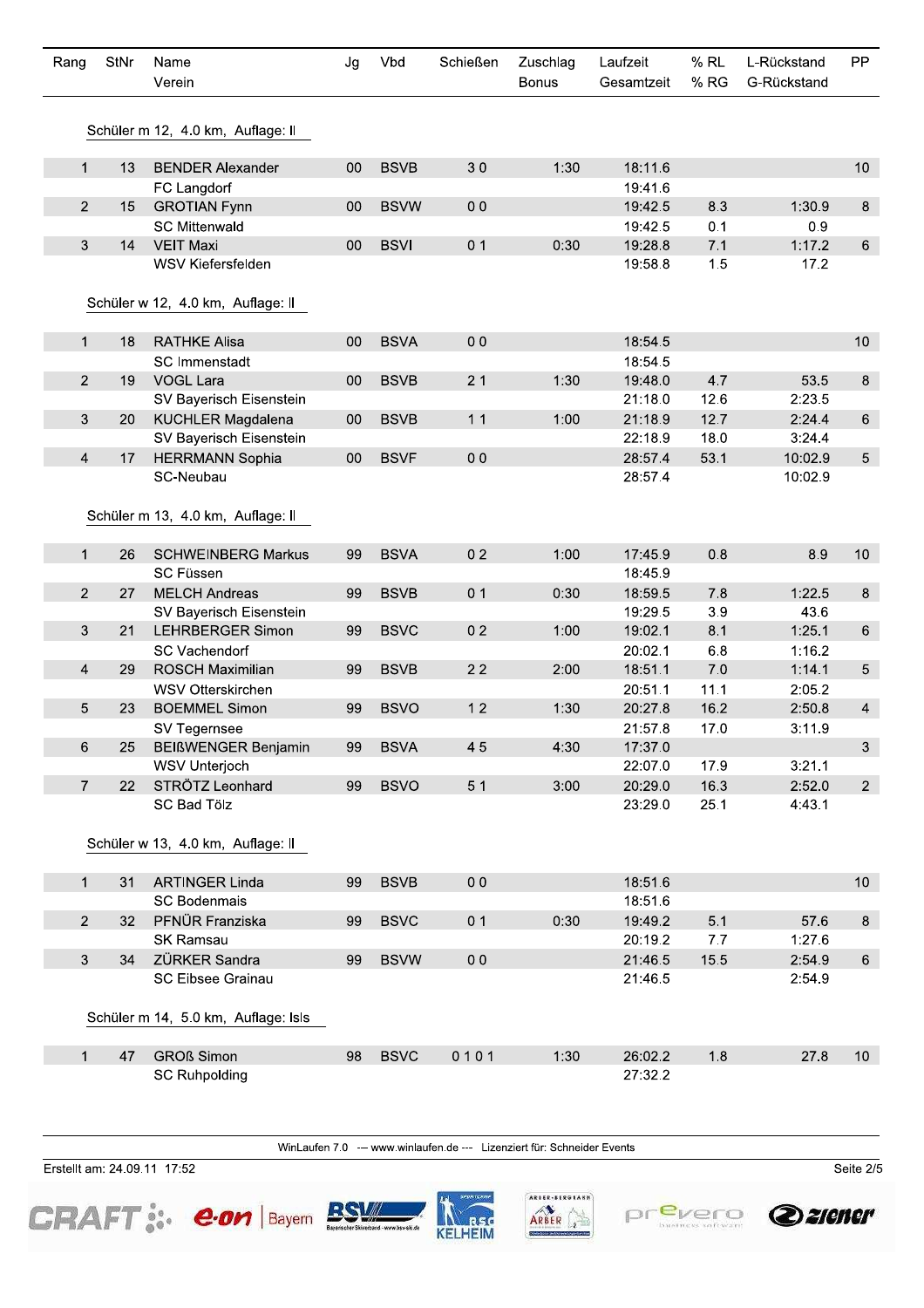| Rang             | StNr | Name                                | Jg | Vbd         | Schießen | Zuschlag     | Laufzeit   | $%$ RL | L-Rückstand | PP              |
|------------------|------|-------------------------------------|----|-------------|----------|--------------|------------|--------|-------------|-----------------|
|                  |      | Verein                              |    |             |          | <b>Bonus</b> | Gesamtzeit | % RG   | G-Rückstand |                 |
| $\overline{2}$   | 40   | <b>ULLRICH Florian</b>              | 98 | <b>BSVI</b> | 0101     | 1:30         | 27:11.4    | 6.3    | 1:37.0      | 8               |
|                  |      | WSV Kiefersfelden                   |    |             |          |              | 28:41.4    | 4.2    | 1:09.2      |                 |
| $\mathfrak{S}$   | 48   | <b>GROTIAN Tim</b>                  | 98 | <b>BSVW</b> | 1311     | 4:30         | 25:34.4    |        |             | 6               |
|                  |      | <b>SC Mittenwald</b>                |    |             |          |              | 30:04.4    | 9.2    | 2:32.2      |                 |
| 4                | 46   | MICHEL Christian                    | 98 | <b>BSVC</b> | 1103     | 3:45         | 27:10.3    | 6.3    | 1:35.9      | $5\phantom{.0}$ |
|                  |      | <b>TSV Siegsdorf</b>                |    |             |          |              | 30:55.3    | 12.3   | 3:23.1      |                 |
| 5                | 45   | <b>DAHLMEIER Pirmin</b>             | 98 | <b>BSVW</b> | 2212     | 5:15         | 26:24.4    | 3.3    | 50.0        | $\overline{4}$  |
|                  |      | <b>SC Partenkirchen</b>             |    |             |          |              | 31:39.4    | 15.0   | 4:07.2      |                 |
| $6\,$            | 39   | <b>HOBMAIER Michael</b>             | 98 | <b>BSVC</b> | 0133     | 5:15         | 26:29.8    | 3.6    | 55.4        | $\mathbf{3}$    |
|                  |      | <b>TSV Siegsdorf</b>                |    |             |          |              | 31:44.8    | 15.3   | 4:12.6      |                 |
| $\overline{7}$   | 42   | <b>NAGL Luis</b>                    | 98 | <b>BSVW</b> | 0122     | 3:45         | 28:24.4    | 11.1   | 2:50.0      | $\overline{2}$  |
|                  |      | <b>SC Partenkirchen</b>             |    |             |          |              | 32:09.4    | 16.8   | 4:37.2      |                 |
| 8                | 35   | <b>SCHEIFELE Alexander</b>          | 98 | <b>BSVB</b> | 0301     | 3:00         | 29:28.1    | 15.2   | 3:53.7      | $\mathbf{1}$    |
|                  |      | <b>SC Zwiesel</b>                   |    |             |          |              | 32:28.1    | 17.9   | 4:55.9      |                 |
| $\boldsymbol{9}$ | 41   | <b>AKSOY Soran</b>                  | 98 | <b>BSVB</b> | 1321     | 5:15         | 27:19.5    | 6.8    | 1:45.1      |                 |
|                  |      | Ski & Bike Deggendorf               |    |             |          |              | 32:34.5    | 18.3   | 5:02.3      |                 |
| 10               | 44   | <b>HEILMEIER Maxi</b>               | 98 | <b>BSVO</b> | 2205     | 6:45         | 26:33.7    | 3.9    | 59.3        |                 |
|                  |      | <b>SC Bad Tölz</b>                  |    |             |          |              | 33:18.7    | 21.0   | 5:46.5      |                 |
| 11               | 36   | <b>SUSKE Kilian</b>                 | 98 | <b>BSVA</b> | 1111     | 3:00         | 32:40.3    | 27.8   | 7:05.9      |                 |
|                  |      | SC Marktoberdorf                    |    |             |          |              | 35:40.3    | 29.5   | 8:08.1      |                 |
| 12               | 43   | <b>GASSEN Simon</b>                 | 98 | <b>BSVC</b> | 1553     | 10:30        | 27:54.2    | 9.1    | 2:19.8      |                 |
|                  |      | SV Oberteisendorf                   |    |             |          |              | 38:24.2    | 39.5   | 10:52.0     |                 |
|                  |      |                                     |    |             |          |              |            |        |             |                 |
|                  |      | Schüler w 14, 5.0 km, Auflage: Isls |    |             |          |              |            |        |             |                 |
|                  |      |                                     |    |             |          |              |            |        |             |                 |
| $\mathbf{1}$     | 49   | <b>SCHILLER Jessica</b>             | 98 | <b>BSVB</b> | 0103     | 3:00         | 30:29.1    | 5.0    | 1:27.3      | 10              |
|                  |      | <b>WSV Eppenschlag</b>              |    |             |          |              | 33:29.1    |        |             |                 |
| $\overline{2}$   | 52   | <b>HASLACH Anna</b>                 | 98 | <b>BSVA</b> | 1301     | 3:45         | 30:51.2    | 6.3    | 1:49.4      | 8               |
|                  |      | SK Nesselwang                       |    |             |          |              | 34:36.2    | 3.3    | 1:07.1      |                 |
| 3                | 55   | <b>LEHNER Maren</b>                 | 98 | <b>BSVC</b> | 2321     | 6:00         | 29:01.8    |        |             | 6               |
|                  |      | <b>SC Ruhpolding</b>                |    |             |          |              | 35:01.8    | 4.6    | 1:32.7      |                 |
| $\overline{4}$   | 57   | <b>HEILAND Katharina</b>            | 98 | <b>BSVW</b> | 2212     | 5:15         | 29:57.2    | 3.2    | 55.4        | $\sqrt{5}$      |
|                  |      | SV Eschenlohe                       |    |             |          |              | 35:12.2    | 5.1    | 1:43.1      |                 |
| 5                | 60   | <b>OBERMAYR Annabell</b>            | 98 | <b>BSVA</b> | 1112     | 3:45         | 32:40.4    | 12.6   | 3:38.6      | $\overline{4}$  |
|                  |      | <b>TSV Unterthingau</b>             |    |             |          |              | 36:25.4    | 8.8    | 2:56.3      |                 |
| $\,6\,$          | 59   | <b>EURSCH Martina</b>               | 98 | <b>BSVW</b> | 2141     | 6:00         | 30:32.1    | 5.2    | 1:30.3      | 3               |
|                  |      | <b>SC Mittenwald</b>                |    |             |          |              | 36:32.1    | 9.1    | 3:03.0      |                 |
| $\overline{7}$   | 54   | <b>SKLORZ Elisabeth</b>             | 98 | <b>BSVC</b> | 1113     | 4:30         | 32:22.3    | 11.5   | 3:20.5      | $\overline{2}$  |
|                  |      | <b>SC Ruhpolding</b>                |    |             |          |              | 36:52.3    | 10.1   | 3:23.2      |                 |
| 8                | 56   | STROBEL Franziska                   | 98 | <b>BSVW</b> | 2221     | 5:15         | 32:02.8    | 10.4   | 3:01.0      | $\mathbf 1$     |
|                  |      | SV Eschenlohe                       |    |             |          |              | 37:17.8    | 11.4   | 3:48.7      |                 |
| $\boldsymbol{9}$ | 50   | <b>HUBER Lena</b>                   | 98 | <b>BSVC</b> | 4224     | 9:00         | 31:54.6    | 9.9    | 2:52.8      |                 |
|                  |      | <b>TSV Siegsdorf</b>                |    |             |          |              | 40:54.6    | 22.2   | 7:25.5      |                 |
| 10               | 58   | REIßENBERGER Alicia                 | 98 | <b>BSVF</b> | 4233     | 9:00         | 33:03.4    | 13.9   | 4:01.6      |                 |
|                  |      | SC-Neubau                           |    |             |          |              | 42:03.4    | 25.6   | 8:34.3      |                 |
| 11               | 53   | <b>DEMMEL Verena</b>                | 98 | <b>BSVO</b> | 1330     | 5:15         | 38:41.5    | 33.3   | 9:39.7      |                 |
|                  |      | SSC Jachenau                        |    |             |          |              | 43:56.5    | 31.2   | 10:27.4     |                 |
|                  |      |                                     |    |             |          |              |            |        |             |                 |
|                  |      | Schüler m 15, 5.0 km, Auflage: Isls |    |             |          |              |            |        |             |                 |
|                  |      |                                     |    |             |          |              |            |        |             |                 |
| $\mathbf{1}$     | 72   | <b>WANNINGER Tobias</b>             | 97 | <b>BSVB</b> | 0101     | 1:30         | 26:13.4    | 4.5    | 1:07.7      | 10              |
|                  |      | SV Bayer. Eisenstein                |    |             |          |              | 27:43.4    |        |             |                 |
|                  |      |                                     |    |             |          |              |            |        |             |                 |

WinLaufen 7.0 --- www.winlaufen.de --- Lizenziert für: Schneider Events

Erstellt am: 24.09.11 17:52











Seite  $3/5$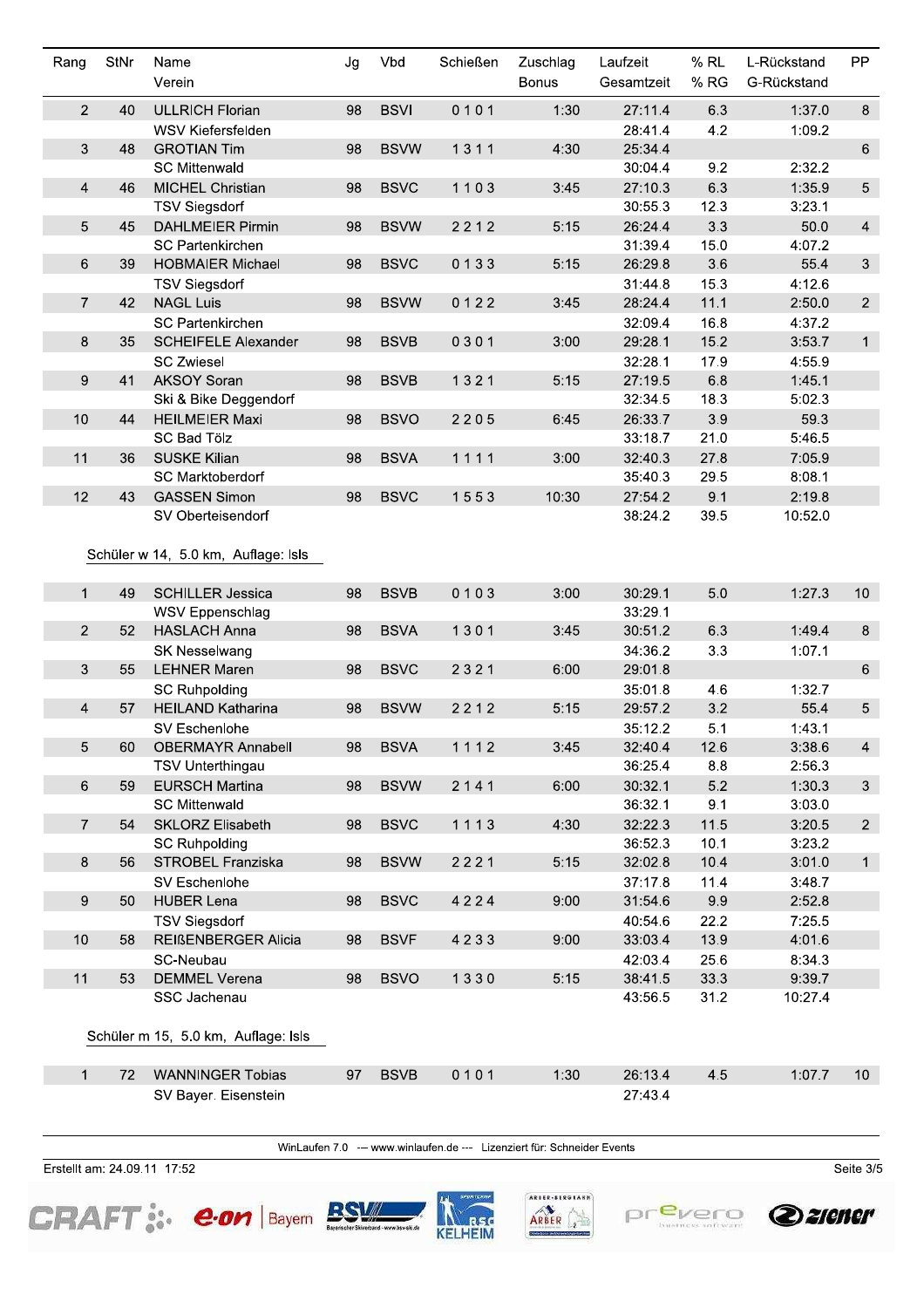| Rang           | <b>StNr</b> | Name                                | Jg | Vbd         | Schießen | Zuschlag     | Laufzeit   | $%$ RL | L-Rückstand | PP             |
|----------------|-------------|-------------------------------------|----|-------------|----------|--------------|------------|--------|-------------|----------------|
|                |             | Verein                              |    |             |          | <b>Bonus</b> | Gesamtzeit | % RG   | G-Rückstand |                |
| $\overline{2}$ | 65          | <b>HEINRICH Florian</b>             | 97 | <b>BSVO</b> | 0202     | 3:00         | 25:42.9    | 2.5    | 37.2        | 8              |
|                |             | <b>SC Bad Tölz</b>                  |    |             |          |              | 28:42.9    | 3.6    | 59.5        |                |
| 3              | 70          | <b>DORFLEITNER Kilian</b>           | 97 | <b>BSVW</b> | 2111     | 3:45         | 25:49.4    | 2.9    | 43.7        | 6              |
|                |             | <b>SC Partenkirchen</b>             |    |             |          |              | 29:34.4    | 6.7    | 1:51.0      |                |
| $\overline{4}$ | 73          | <b>MATUSIN Johannes</b>             | 97 | <b>BSVB</b> | 2100     | 2:15         | 27:46.6    | 10.7   | 2:40.9      | 5              |
|                |             | <b>WSV Rabenstein</b>               |    |             |          |              | 30:01.6    | 8.3    | 2:18.2      |                |
| 5              | 64          | <b>HAHN Alexander</b>               | 97 | <b>BSVB</b> | 1123     | 5:15         | 25:05.7    |        |             | $\overline{4}$ |
|                |             | RSC Sportcamp Kelheim               |    |             |          |              | 30:20.7    | 9.5    | 2:37.3      |                |
| 6              | 68          | <b>SCARBATH Kevin</b>               | 97 | <b>BSVC</b> | 3002     | 3:45         | 27:13.0    | 8.5    | 2:07.3      | 3              |
|                |             | WSV Bischofswiesen                  |    |             |          |              | 30:58.0    | 11.7   | 3:14.6      |                |
| $\overline{7}$ | 62          | PLÜTZER Frederic                    | 97 | <b>BSVC</b> | 1213     | 5:15         | 26:07.6    | 4.1    | 1:01.9      | $\overline{2}$ |
|                |             | <b>SC Ruhpolding</b>                |    |             |          |              | 31:22.6    | 13.2   | 3:39.2      |                |
| 8              | 66          | VÖGELE Franz                        | 97 | <b>BSVW</b> | 0421     | 5:15         | 26:37.2    | 6.1    | 1:31.5      | $\mathbf{1}$   |
|                |             | <b>SC Partenkirchen</b>             |    |             |          |              | 31:52.2    | 15.0   | 4:08.8      |                |
| 9              | 69          | <b>HOMBERG Pirmin</b>               | 97 | <b>BSVC</b> | 3213     | 6:45         | 28:47.9    | 14.8   | 3:42.2      |                |
|                |             | SK Berchtesgaden                    |    |             |          |              | 35:32.9    | 28.2   | 7:49.5      |                |
| 10             | 74          | <b>FIEDLER Marcel</b>               | 97 | <b>BSVB</b> | 0314     | 6:00         | 29:41.0    | 18.3   | 4:35.3      |                |
|                |             | WSV Eppenschlag                     |    |             |          |              | 35:41.0    | 28.7   | 7:57.6      |                |
| 11             | 67          | <b>HERMANN Maximilian</b>           | 97 | <b>BSVB</b> | 1343     | 8:15         | 28:13.5    | 12.5   | 3:07.8      |                |
|                |             | WSV Eppenschlag                     |    |             |          |              | 36:28.5    | 31.6   | 8:45.1      |                |
|                |             |                                     |    |             |          |              |            |        |             |                |
|                |             | Schüler w 15, 5.0 km, Auflage: Isls |    |             |          |              |            |        |             |                |
| $\mathbf{1}$   | 83          | <b>RATHKE Laura</b>                 | 97 | <b>BSVA</b> | 0201     | 2:15         | 25:55.1    |        |             | 10             |
|                |             | <b>SC Immenstadt</b>                |    |             |          |              | 28:10.1    |        |             |                |
| $\overline{c}$ | 85          | <b>SCHMIDT Elisabeth</b>            | 97 | <b>BSVF</b> | 0102     | 2:15         | 26:58.3    | 4.1    | 1:03.2      | 8              |
|                |             | WSV Warmensteinach                  |    |             |          |              | 29:13.3    | 3.7    | 1:03.2      |                |
| 3              | 88          | <b>KEBINGER Hanna</b>               | 97 | <b>BSVW</b> | 1100     | 1:30         | 28:03.6    | 8.3    | 2:08.5      | $\,6\,$        |
|                |             | <b>SC Partenkirchen</b>             |    |             |          |              | 29:33.6    | 4.9    | 1:23.5      |                |
| 4              | 81          | <b>PURKART Christina</b>            | 97 | <b>BSVW</b> | 0011     | 1:30         | 28:49.8    | 11.2   | 2:54.7      | 5              |
|                |             | <b>SC Partenkirchen</b>             |    |             |          |              | 30:19.8    | 7.7    | 2:09.7      |                |
| 5              | 77          | <b>SCHNEIDER Sophia</b>             | 97 | <b>BSVC</b> | 2001     | 2:15         | 28:07.6    | 8.5    | 2:12.5      | $\overline{4}$ |
|                |             | SV Oberteisendorf                   |    |             |          |              | 30:22.6    | 7.8    | 2:12.5      |                |
| 6              | 87          | LENGDOBLER Veronika                 |    | 97 BSVW     | 1111     | 3:00         | 27:29.7    | 6.1    | 1:34.6      | 3 <sup>1</sup> |
|                |             | SV Eschenlohe                       |    |             |          |              | 30:29.7    | 8.3    | 2:19.6      |                |
| $\overline{7}$ | 80          | <b>ARTINGER Verena</b>              | 97 | <b>BSVB</b> | 0300     | 2:15         | 28:39.4    | 10.6   | 2:44.3      | $\overline{2}$ |
|                |             | <b>SC Bodenmais</b>                 |    |             |          |              | 30:54.4    | 9.7    | 2:44.3      |                |
| 8              | 86          | MIßNER Franziska                    | 97 | <b>BSVW</b> | 0121     | 3:00         | 30:04.9    | 16.1   | 4:09.8      | $\mathbf{1}$   |
|                |             | <b>SC Mittenwald</b>                |    |             |          |              | 33:04.9    | 17.4   | 4:54.8      |                |
| 9              | 82          | <b>SCHAFFER Kathrin</b>             | 97 | <b>BSVB</b> | 2153     | 8:15         | 28:49.6    | 11.2   | 2:54.5      |                |
|                |             | WSV Eppenschlag                     |    |             |          |              | 37:04.6    | 31.6   | 8:54.5      |                |
| $10$           | 76          | <b>HERTRICH Ylva</b>                | 97 | <b>BSVF</b> | 2001     | 2:15         | 35:39.1    | 37.6   | 9:44.0      |                |
|                |             | SC-Neubau                           |    |             |          |              | 37:54.1    | 34.6   | 9:44.0      |                |
| 11             | 84          | SINGER Magdalena                    | 97 | <b>BSVW</b> | 3333     | 9:00         | 29:12.5    | 12.7   | 3:17.4      |                |
|                |             | <b>SC Mittenwald</b>                |    |             |          |              | 38:12.5    | 35.6   | 10:02.4     |                |
| 12             | 79          | RAPPL Christina                     | 97 | <b>BSVB</b> | 1414     | 7:30         | 37:50.4    | 46.0   | 11:55.3     |                |
|                |             | RSC Sportcamp Kelheim               |    |             |          |              | 45:20.4    | 61.0   | 17:10.3     |                |

WinLaufen 7.0 --- www.winlaufen.de --- Lizenziert für: Schneider Events

Erstellt am: 24.09.11 17:53

**CRAFT: e.on | Bayern BSM** 









Seite  $4/5$